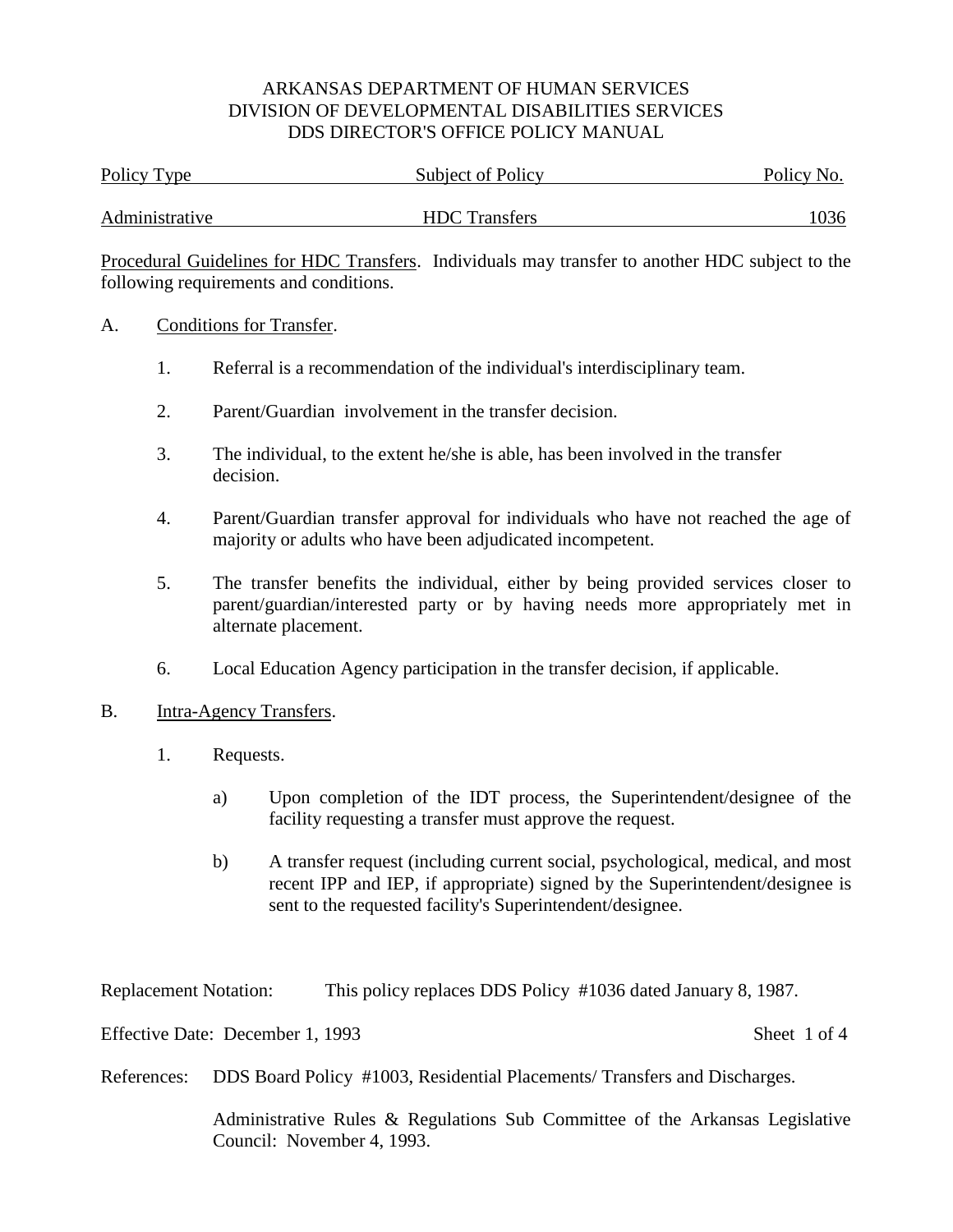| Policy Type    | Subject of Policy    | Policy No. |
|----------------|----------------------|------------|
| Administrative | <b>HDC</b> Transfers | 1036       |
|                |                      |            |

c) Within ten (10) working days of receipt of the request, the Superintendent of the requested facility must respond to the request, stating whether or not the individual is appropriate for transfer, and if appropriate, a tentative date for transfer or placement on a waiting list if space is not immediately available. If placement is considered inappropriate, the reason(s) for refusal is stated in the response.

#### Procedural Guidelines for HDC Transfers.

- d) If the requested facility does not determine the individual is appropriate for that facility, the sending Superintendent has five (5) working days from receipt of such notice in which to provide additional information/support of the recommendation for transfer, to the Superintendent of the requested facility.
- e) Within five (5) working days of receipt of additional information, the Superintendent of the requested facility must respond to the Superintendent of the sending facility, rendering a decision.
- f) Within five (5) working days of receipt of a denial of the request, the Superintendent requesting transfer may appeal the decision to the DDS Director.
- g) Within ten (10) working days of receipt of the transfer request packet, the DDS Director will render a written decision to both Superintendents.
- 2. Transfers.
	- a) The sending Superintendent shall make arrangements for the actual transfer of the individual and master record, as well as personal belongings and all other items that would reasonably be expected to be moved. The sending Superintendent will make arrangements for the individual to be transported by an employee who is familiar with and able to provide personal information regarding the individual's needs and habits.
	- b) Upon agreement of a transfer, the staff of both facilities shall make mutually satisfactory arrangements with individual and parent/guardian to visit receiving facility.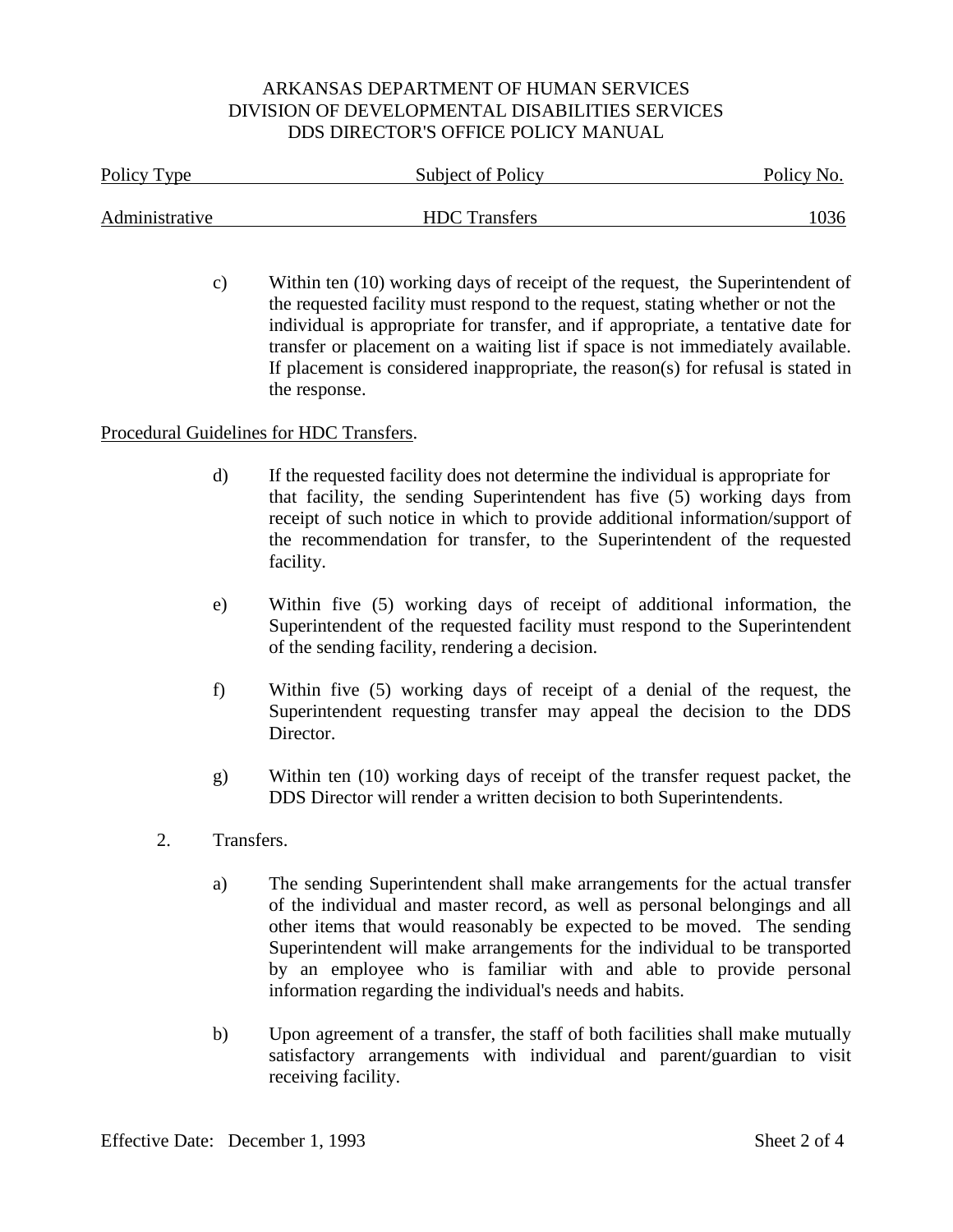| Policy Type    |                                                                                                                                                                                                                                                                                   | Subject of Policy                                                                                                                                                                                                                                                                                         | Policy No. |
|----------------|-----------------------------------------------------------------------------------------------------------------------------------------------------------------------------------------------------------------------------------------------------------------------------------|-----------------------------------------------------------------------------------------------------------------------------------------------------------------------------------------------------------------------------------------------------------------------------------------------------------|------------|
| Administrative |                                                                                                                                                                                                                                                                                   | <b>HDC</b> Transfers                                                                                                                                                                                                                                                                                      | 1036       |
|                | $\mathbf{c})$                                                                                                                                                                                                                                                                     | On the day of the transfer, the sending facility shall adjust the appropriate<br>information of residential status on the Data Base System.                                                                                                                                                               |            |
|                | d)                                                                                                                                                                                                                                                                                | The transfer information will be entered on the next Vacancy Report after the<br>date of the transfer.                                                                                                                                                                                                    |            |
|                | e)                                                                                                                                                                                                                                                                                | Unless emergency circumstances dictate, 30 days notice shall be given for<br>transfers.                                                                                                                                                                                                                   |            |
|                |                                                                                                                                                                                                                                                                                   | Procedural Guidelines for HDC Transfers.                                                                                                                                                                                                                                                                  |            |
| 3.             |                                                                                                                                                                                                                                                                                   | Vacancy Report.                                                                                                                                                                                                                                                                                           |            |
|                |                                                                                                                                                                                                                                                                                   | When a transfer request is sent, the individual's name will be placed on each<br>respective facility's vacancy report in the appropriate place. Names will remain on<br>the vacancy report until the individual is either transferred, denied and not appealed,<br>or an appeal decision has been reached |            |
| C.             |                                                                                                                                                                                                                                                                                   | <b>Intra-Institutional Transfers (Living Unit to Living Unit)</b>                                                                                                                                                                                                                                         |            |
| 1.             |                                                                                                                                                                                                                                                                                   | Upon completion of the IDT process, the Superintendent/ designee must approve the<br>transfer. If in attendance, parent/guardian may sign authorization at IDT meeting.                                                                                                                                   |            |
| 2.             | Within five (5) working days of Superintendent/designee approval, and if<br>appropriate, request for parent/guardian approval shall be sent, allowing ten (10)<br>working days for response from receipt of notification.                                                         |                                                                                                                                                                                                                                                                                                           |            |
| 3.             | If the parent/guardian fails to respond to the notification within the stated time frame,<br>transfer will occur and notice of transfer occurrence will be sent to the<br>parent/guardian within three (3) days of the transfer, unless life/health/ safety dictate<br>otherwise. |                                                                                                                                                                                                                                                                                                           |            |
| 4.             |                                                                                                                                                                                                                                                                                   | If the parent/guardian responds negatively to the transfer request,<br>Superintendent/designee shall inform parent/guardian of the Appeal Process.                                                                                                                                                        | the        |
|                |                                                                                                                                                                                                                                                                                   |                                                                                                                                                                                                                                                                                                           |            |